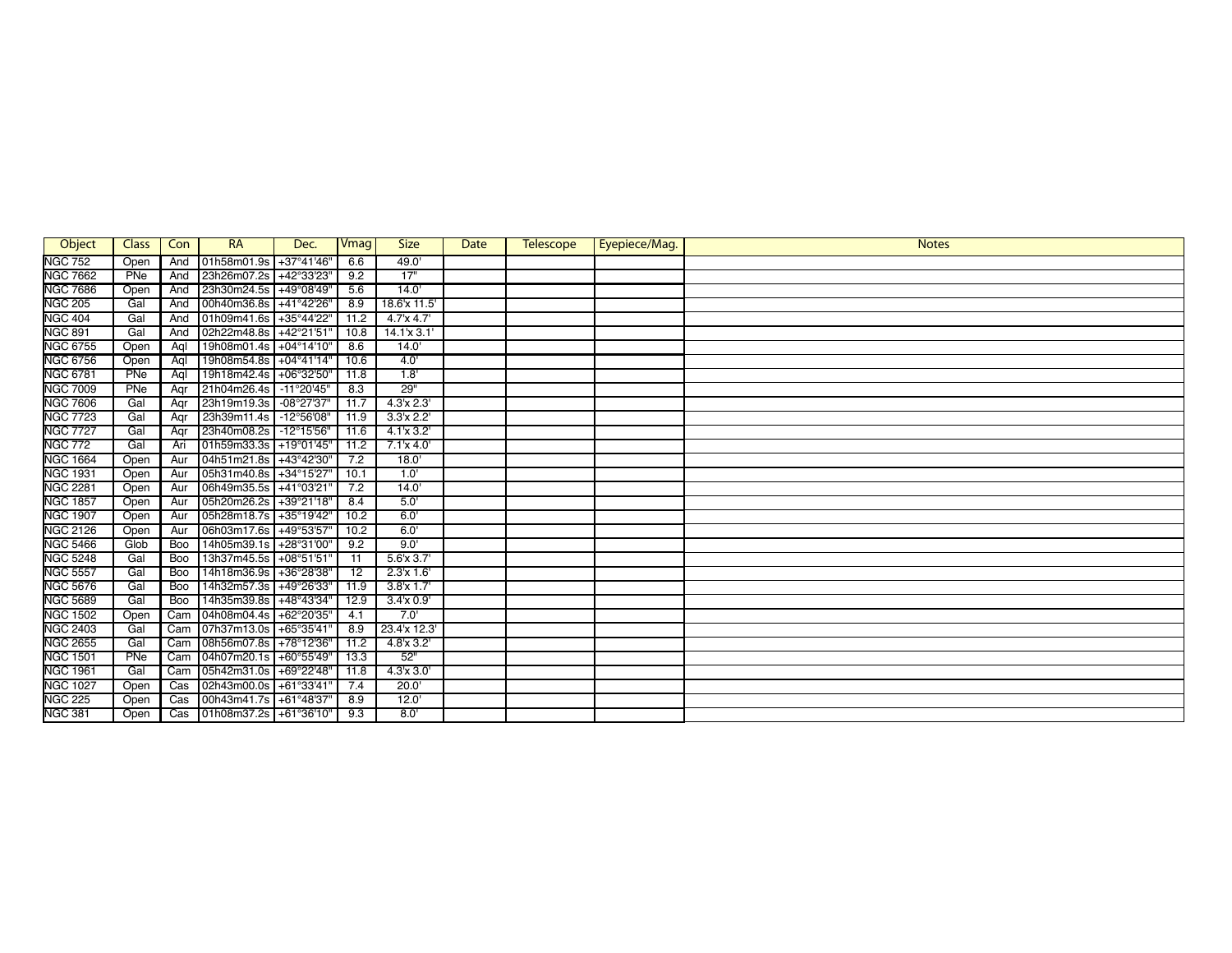| Object          | Class | Con                     | <b>RA</b>              | Dec.                 | Vmag | <b>Size</b>     | Date | <b>Telescope</b> | Eyepiece/Mag. | <b>Notes</b> |
|-----------------|-------|-------------------------|------------------------|----------------------|------|-----------------|------|------------------|---------------|--------------|
| <b>NGC 457</b>  | Open  | $\overline{\text{Cas}}$ | 01h19m19.7s            | +58°20'55"           | 5.1  | 13.0'           |      |                  |               |              |
| <b>NGC 654</b>  | Open  | $\overline{\text{Cas}}$ | 01h44m20.9s            | +61°54'10'           | 8.2  | 5.0             |      |                  |               |              |
| <b>NGC 663</b>  | Open  | Cas                     | 01h46m20.4s            | +61°16'06'           | 6.4  | 16.0'           |      |                  |               |              |
| <b>NGC 7789</b> | Open  | Cas                     | 23h57m15.6s +56°44'56" |                      | 7.5  | 15.0'           |      |                  |               |              |
| <b>NGC 185</b>  | Gal   | $\overline{\text{Cas}}$ | 00h39m12.0s            | +48°21'30'           | 10.1 | 14.1'x 12.0'    |      |                  |               |              |
| <b>NGC 129</b>  | Open  | Cas                     | 00h30m09.0s            | +60°14'47"           | 9.8  | 21.0'           |      |                  |               |              |
| <b>NGC 136</b>  | Open  | $\overline{\text{Cas}}$ | 00h31m46.7s +61°32'46" |                      |      | 1.2             |      |                  |               |              |
| <b>NGC 278</b>  | Gal   | Cas                     | 00h52m19.2s +47°34'16" |                      | 11.4 | 2.4'x 2.4'      |      |                  |               |              |
| <b>NGC 436</b>  | Open  | Cas                     | 01h15m54.8s +58°50'00' |                      | 9.3  | 5.0             |      |                  |               |              |
| <b>NGC 559</b>  | Open  | $\overline{\text{Cas}}$ | 01h29m46.3s +63°19'37' |                      | 7.4  | 4.4'            |      |                  |               |              |
| <b>NGC 637</b>  | Open  | $\overline{\text{Cas}}$ | 01h43m13.7s            | +64°01'12"           | 7.3  | 3.5'            |      |                  |               |              |
| <b>NGC 659</b>  | Open  | Cas                     | 01h44m30.2s +60°43'10' |                      | 7.2  | 5.0'            |      |                  |               |              |
| <b>NGC 7790</b> | Open  | Cas                     | 23h58m40.0s            | +61°13'56'           | 7.2  | 17.0'           |      |                  |               |              |
| <b>NGC 6939</b> | Open  | Cep                     | 20h31m31.5s +60°39'00' |                      | 10.1 | 7.0'            |      |                  |               |              |
| <b>NGC 40</b>   | PNe   | Cep                     | 00h13m15.7s +72°32'31' |                      | 10.7 | 48"             |      |                  |               |              |
| <b>NGC 7142</b> | Open  | Cep                     | 21h46m02.0s +65°48'55" |                      | 10   | 4.3'            |      |                  |               |              |
| <b>NGC 7160</b> | Open  | Cep                     | 21h53m53.5s +62°37'15" |                      | 6.4  | 7.0'            |      |                  |               |              |
| <b>NGC 7380</b> | Open  | Cep                     | 22h47m11.4s            | +58°07'01'           | 8.8  | 12.0'           |      |                  |               |              |
| <b>NGC 7510</b> | Open  | Cep                     | 23h11m44.6s            | +60°35'31'           | 9.3  | 4.0'            |      |                  |               |              |
| <b>NGC 6946</b> | Gal   | Cep                     | 20h34m52.3s            | +60°09'14"           | 10.5 | 14.0'           |      |                  |               |              |
| <b>NGC 1022</b> | Gal   | Cet                     | 02h38m45.3s            | -06°39'19"           | 12.3 | $2.6$ x $1.9'$  |      |                  |               |              |
| <b>NGC 1052</b> | Gal   | Cet                     | 02h41m17.4s            | $-08^{\circ}14'00''$ | 11.6 | 3.0x 2.1        |      |                  |               |              |
| <b>NGC 1055</b> | Gal   | Cet                     | 02h41m58.3s            | +00°27'46"           | 11.5 | $6.8$ x $3.2'$  |      |                  |               |              |
| <b>NGC 157</b>  | Gal   | Cet                     | 00h35m00.5s            | $-08°22'14"$         | 11.1 | 4.2'x 2.5'      |      |                  |               |              |
| <b>NGC 246</b>  | PNe   | Cet                     | 00h47m16.9s            | $-11^{\circ}50'44"$  | 8    | 4.1'            |      |                  |               |              |
| <b>NGC 247</b>  | Gal   | Cet                     | 00h47m22.2s            | -20°44'00"           | 9.7  | 20.9'x 5.4'     |      |                  |               |              |
| <b>NGC 584</b>  | Gal   | Cet                     | 01h31m34.1s            | -06°50'36"           | 11.5 | 3.5'x 2.2'      |      |                  |               |              |
| <b>NGC 596</b>  | Gal   | Cet                     | 01h33m05.3s            | -07°00'26"           | 12   | $2.6$ x $2.0$   |      |                  |               |              |
| <b>NGC 615</b>  | Gal   | Cet                     | 01h35m19.0s            | $-07^{\circ}18'58''$ | 12.5 | $3.3'x$ $1.3'$  |      |                  |               |              |
| <b>NGC 720</b>  | Gal   | Cet                     | 01h53m13.2s            | $-13°42'51"$         | 11.4 | $4.6$ x $2.5$   |      |                  |               |              |
| <b>NGC 779</b>  | Gal   | Cet                     | 01h59m55.2s            | $-05^{\circ}56'28''$ | 12.3 | $3.3'x$ $1.2'$  |      |                  |               |              |
| <b>NGC 908</b>  | Gal   | Cet                     | 02h23m16.6s            | $-21^{\circ}12'34''$ | 10.9 | 5.9x 2.5'       |      |                  |               |              |
| <b>NGC 936</b>  | Gal   | Cet                     | 02h27m50.6s            | $-01^{\circ}08'02"$  | 11.2 | $4.6'$ x $3.6'$ |      |                  |               |              |
| <b>NGC 2362</b> | Open  | CMa                     | 07h18m55.9s -24°55'52" |                      | 3.8  | 8.0             |      |                  |               |              |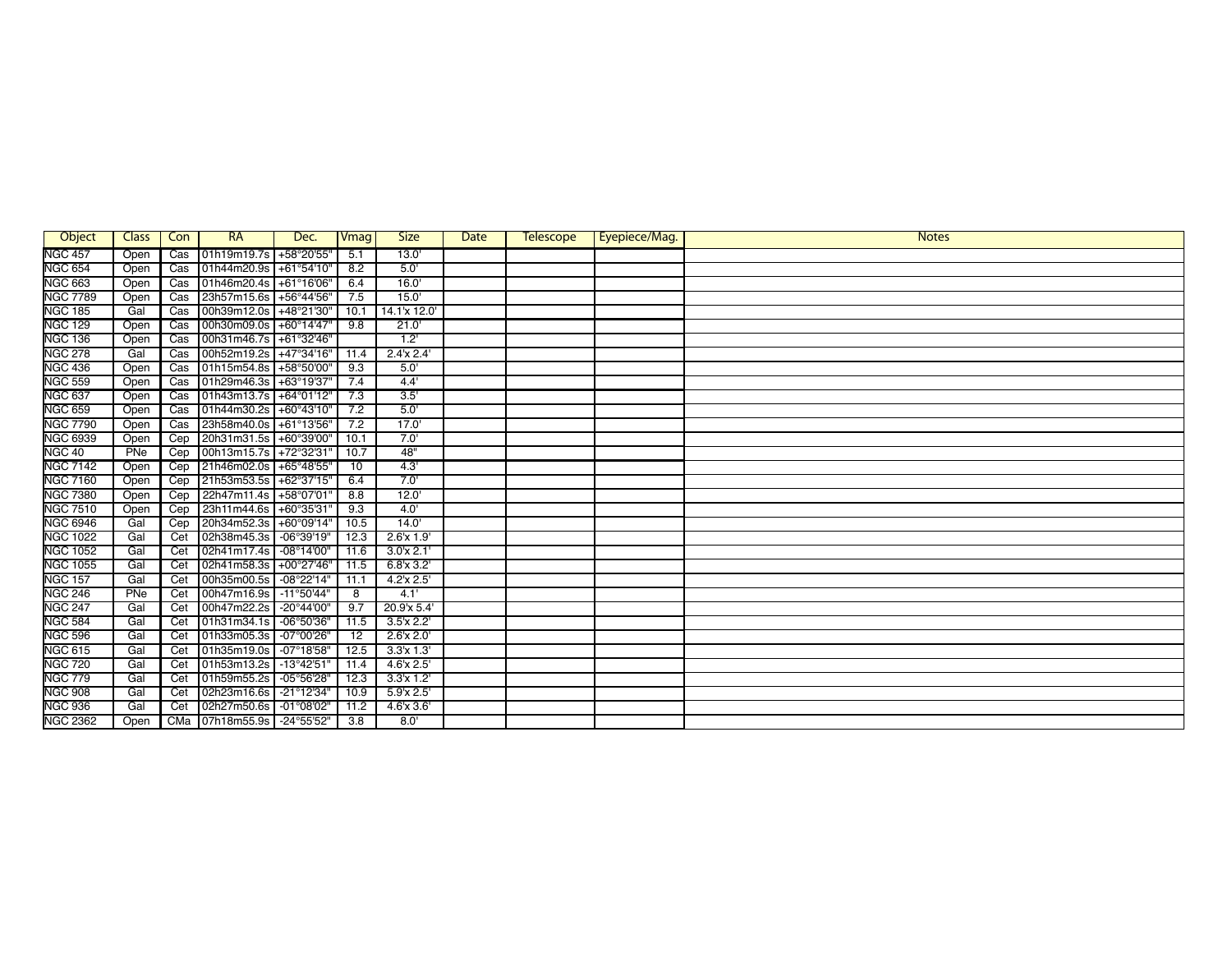| Object          | Class | Con              | <b>RA</b>                | Dec.                 | Vmag | <b>Size</b>                         | Date | <b>Telescope</b> | Eyepiece/Mag. | <b>Notes</b> |
|-----------------|-------|------------------|--------------------------|----------------------|------|-------------------------------------|------|------------------|---------------|--------------|
| <b>NGC 2204</b> | Open  | CMa              | 06h15m51.4s              | $-18°37'57"$         | 9.3  | 12.0'                               |      |                  |               |              |
| <b>NGC 2354</b> | Open  | CMa              | 07h14m24.5s              | -25°43'31"           | 8.9  | 20.0                                |      |                  |               |              |
| <b>NGC 2360</b> | Open  | CMa              | 07h17m56.6s              | $-15^{\circ}36'47''$ | 9.1  | 12.0'                               |      |                  |               |              |
| <b>NGC 2775</b> | Gal   | Cnc              | 09h10m32.9s              | +07°01'20"           | 11.1 | $4.5'$ x $3.5'$                     |      |                  |               |              |
| <b>NGC 4414</b> | Gal   | Com              | 12h26m39.9s              | +31°12'06"           | 11.2 | $3.5'$ x $2.0'$                     |      |                  |               |              |
| <b>NGC 4559</b> | Gal   | Com              | 12h36m10.6s +27°56'20"   |                      | 10.5 | 12.0'x 4.2'                         |      |                  |               |              |
| <b>NGC 4725</b> | Gal   | Com              | 12h50m39.4s              | +25°28'47'           | 10.1 | 11.0'x 7.2'                         |      |                  |               |              |
| <b>NGC 4565</b> | Gal   | Com              | 12h36m33.9s              | +25°57'57'           | 10.6 | 14.8'x 2.1                          |      |                  |               |              |
| <b>NGC 4274</b> | Gal   | Com              | 12h20m03.4s              | +29°35'36"           | 11.3 | 7.9'x 2.9'                          |      |                  |               |              |
| <b>NGC 4494</b> | Gal   | Com              | 12h31m36.8s              | $+25^{\circ}45'13''$ | 10.7 | $4.\overline{5}$ x $4.\overline{3}$ |      |                  |               |              |
| <b>NGC 4147</b> | Glob  | Com              | 12h10m19.0s +18°31'12"   |                      | 10.4 | 4.4'                                |      |                  |               |              |
| <b>NGC 4150</b> | Gal   | Com              | 12h10m46.7s              | +30°22'51'           | 12.6 | 2.2'x 1.5'                          |      |                  |               |              |
| <b>NGC 4203</b> | Gal   | Com              | 12h15m17.8s              | +33°10'39'           | 11.9 | 3.5'x 2.5'                          |      |                  |               |              |
| <b>NGC 4245</b> | Gal   | Com              | 12h17m49.8s              | +29°35'14"           | 12.4 | 3.0x 2.1'                           |      |                  |               |              |
| <b>NGC 4251</b> | Gal   | Com              | 12h18m21.4s              | +28°09'14"           | 11.5 | $3.6'$ x $2.2'$                     |      |                  |               |              |
| <b>NGC 4278</b> | Gal   | Com              | 12h20m19.9s +29°15'38"   |                      | 11.2 | $3.6'$ x $3.5'$                     |      |                  |               |              |
| <b>NGC 4293</b> | Gal   | Com              | 12h21m25.3s +18°21'38"   |                      | 11.2 | $5.5'$ x 2.9'                       |      |                  |               |              |
| <b>NGC 4314</b> | Gal   | Com              | 12h22m45.1s +29°52'27"   |                      | 11.4 | 3.9x3.7'                            |      |                  |               |              |
| <b>NGC 4350</b> | Gal   | Com              | 12h24m10.7s +16°40'15"   |                      | 11.9 | 2.9'x 1.5'                          |      |                  |               |              |
| <b>NGC 4394</b> | Gal   | Com              | 12h26m08.6s +18°11'32"   |                      | 11.7 | $3.5'$ x $3.3'$                     |      |                  |               |              |
| <b>NGC 4419</b> | Gal   | Com              | 12h27m09.5s +15°01'30"   |                      | 12.1 | 3.3'x 1.1'                          |      |                  |               |              |
| <b>NGC 4448</b> | Gal   | Com              | 12h28m28.0s              | +28°36'00"           | 12.4 | $2.6$ x $1.5$                       |      |                  |               |              |
| <b>NGC 4450</b> | Gal   | Com              | 12h28m42.5s +17°03'46"   |                      | 10.9 | $5.1$ x $3.9'$                      |      |                  |               |              |
| <b>NGC 4459</b> | Gal   | Com              | 12h29m13.0s +13°57'22"   |                      | 11.3 | 3.8x3.0'                            |      |                  |               |              |
| <b>NGC 4473</b> | Gal   | Com              | 12h30m01.8s +13°24'26"   |                      | 11.1 | $4.1$ x $2.5$                       |      |                  |               |              |
| <b>NGC 4477</b> | Gal   | Com              | 12h30m15.3s   +13°36'52" |                      | 11.4 | $3.6'$ x $3.2'$                     |      |                  |               |              |
| <b>NGC 4548</b> | Gal   | Com              | 12h35m39.5s +14°28'26"   |                      | 10.9 | 5.2'x 4.4'                          |      |                  |               |              |
| <b>NGC 4689</b> | Gal   | Com              | 12h47m58.7s +13°44'25"   |                      | 11.6 | $4.6'$ x $3.5'$                     |      |                  |               |              |
| <b>NGC 3962</b> | Gal   | $\overline{Crt}$ | 11h54m52.9s              | $-13°59'58"$         | 11.8 | 3.6'x 2.8'                          |      |                  |               |              |
| <b>NGC 4038</b> | Gal   | Crv              | 12h02m05.5s              | $-18°53'24"$         | 10.9 | 5.9x3.7                             |      |                  |               |              |
| <b>NGC 4361</b> | PNe   | Crv              | 12h24m43.8s              | $-18^{\circ}48'35"$  | 10.3 | 1.1'                                |      |                  |               |              |
| <b>NGC 4027</b> | Gal   | Crv              | 11h59m42.8s              | -19°17'35"           | 11.7 | 3.3'x 2.4'                          |      |                  |               |              |
| <b>NGC 4631</b> | Gal   | CVn              | 12h42m20.4s              | +32°31'13"           | 9.7  | 14.8'x 2.6'                         |      |                  |               |              |
| <b>NGC 4656</b> | Gal   | CVM              | 12h44m10.8s +32°08'55"   |                      | 11.4 | 14.8'x 2.2'                         |      |                  |               |              |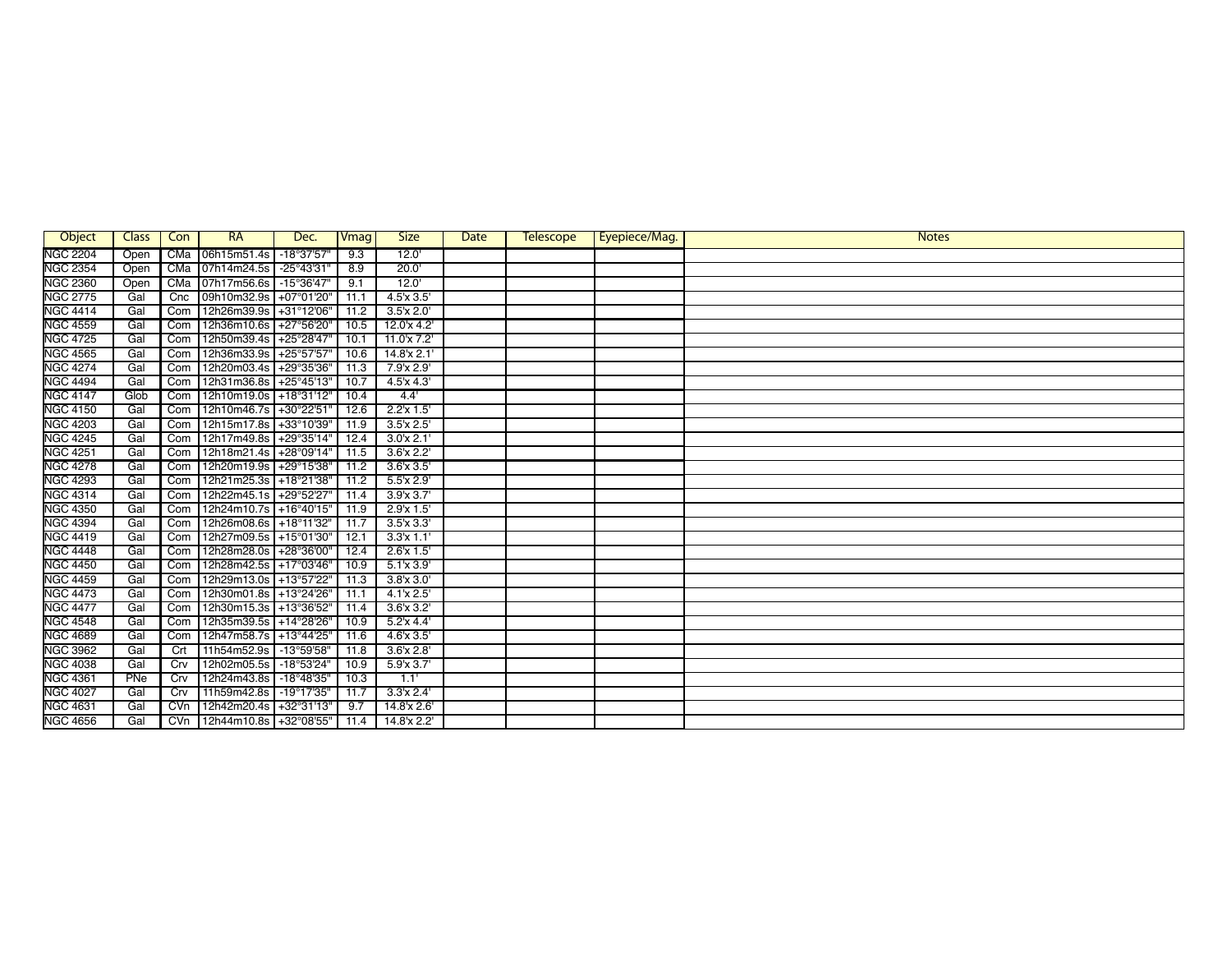| Object          | Class | Con              | <b>RA</b>              | Dec.         | Vmag            | <b>Size</b>     | Date | <b>Telescope</b> | Eyepiece/Mag. | <b>Notes</b> |
|-----------------|-------|------------------|------------------------|--------------|-----------------|-----------------|------|------------------|---------------|--------------|
| <b>NGC 4111</b> | Gal   | CVn              | 12h07m16.1s            | +43°02'43"   | 11.5            | 3.3x 0.7'       |      |                  |               |              |
| <b>NGC 4143</b> | Gal   | CVn              | 12h09m49.1s            | +42°30'49'   | 11.8            | 2.9'x 1.9'      |      |                  |               |              |
| <b>NGC 4151</b> | Gal   | CVn              | 12h10m45.6s            | +39°23'07'   | 10.6            | 6.0x 4.8        |      |                  |               |              |
| <b>NGC 4214</b> | Gal   | CVn              | 12h15m52.1s            | +36°18'27'   | 10.2            | 8.9'x 7.1'      |      |                  |               |              |
| <b>NGC 4449</b> | Gal   | CVn              | 12h28m23.6s            | +44°04'22"   | 10.1            | $5.6$ x $3.7'$  |      |                  |               |              |
| <b>NGC 4490</b> | Gal   | CVM              | 12h30m49.3s            | $+41°37'15"$ | 10.6            | 6.3'x 2.7'      |      |                  |               |              |
| <b>NGC 5005</b> | Gal   | CVn              | 13h11m08.5s            | +37°02'19"   | 10.7            | $5.8$ x $2.6'$  |      |                  |               |              |
| <b>NGC 5033</b> | Gal   | CVn              | 13h13m39.8s            | +36°34'26"   | 10.7            | 10.2'x 3.9'     |      |                  |               |              |
| <b>NGC 4258</b> | Gal   | CVM              | 12h19m10.2s            | +47°17'02"   | 9.1             | 17.0'x 6.5'     |      |                  |               |              |
| <b>NGC 4346</b> | Gal   | CVM              | 12h23m40.6s            | +46°58'25'   | 12.1            | $3.2'x$ 1.4     |      |                  |               |              |
| <b>NGC 4485</b> | Gal   | CVM              | 12h30m43.8s            | +41°40'48"   | 12.5            | $2.4'x$ 1.7'    |      |                  |               |              |
| <b>NGC 4618</b> | Gal   | CVn              | 12h41m45.1s            | +41°07'46"   | 11.4            | 4.3x3.3'        |      |                  |               |              |
| <b>NGC 4800</b> | Gal   | CVn              | 12h54m49.9s            | +46°30'42"   | 12.6            | 1.7x1.2         |      |                  |               |              |
| <b>NGC 5195</b> | Gal   | CVn              | 13h30m10.6s            | +47°14'58"   | 10.5            | $5.6$ x 4.5'    |      |                  |               |              |
| <b>NGC 5273</b> | Gal   | CVM              | 13h42m20.3s +35°38'07' |              | 12.5            | 2.8'x 2.2'      |      |                  |               |              |
| <b>NGC 6826</b> | PNe   | Cyg              | 19h44m57.1s +50°32'05' |              | 9.8             | 25"             |      |                  |               |              |
| <b>NGC 7000</b> | Neb   | Cyg              | 21h01m58.9s            | +44°12'56'   | $\overline{4}$  | 120.0           |      |                  |               |              |
| <b>NGC 6910</b> | Open  | Cyq              | 20h23m15.8s            | +40°47'29'   | 7.3             | 7.0'            |      |                  |               |              |
| <b>NGC 7062</b> | Open  | C <sub>Y</sub> g | 21h23m24.3s            | +46°23'54'   | 8.3             | 6.0'            |      |                  |               |              |
| <b>NGC 7086</b> | Open  | Cyg              | 21h30m41.0s            | +51°36'15'   | 11.6            | 9.0'            |      |                  |               |              |
| <b>NGC 7008</b> | PNe   | Cyg              | 21h00m42.2s            | +54°33'29'   | 13.3            | 1.4'            |      |                  |               |              |
| <b>NGC 6834</b> | Open  | Cyg              | 19h52m24.5s            | +29°25'25"   | 9.7             | 5.0             |      |                  |               |              |
| <b>NGC 6866</b> | Open  | Cyg              | 20h03m54.7s            | +44°00'13"   | 9.1             | 6.0             |      |                  |               |              |
| <b>NGC 7044</b> | Open  | Cyg              | 21h13m10.2s +42°30'23' |              | $\overline{12}$ | 3.5'            |      |                  |               |              |
| <b>NGC 7128</b> | Open  | Cyg              | 21h44m11.2s +53°43'52" |              | 11.3            | 3.1'            |      |                  |               |              |
| <b>NGC 6905</b> | PNe   | Del              | 20h22m36.0s            | +20°07'04"   | 11.9            | 40"             |      |                  |               |              |
| <b>NGC 6934</b> | Glob  | Del              | 20h34m25.1s            | +07°25'10"   | 8.9             | 7.1'            |      |                  |               |              |
| <b>NGC 7006</b> | Glob  | Del              | 21h01m42.5s            | +16°12'17'   | 10.6            | 3.6'            |      |                  |               |              |
| <b>NGC 5907</b> | Gal   | Dra              | 15h16m01.8s            | +56°18'57'   | 11.1            | $11.7$ x $1.4$  |      |                  |               |              |
| <b>NGC 6543</b> | PNe   | Dra              | 17h58m36.3s            | $+66°38'01'$ | 8.8             | 20"             |      |                  |               |              |
| <b>NGC 3147</b> | Gal   | Dra              | 10h17m13.0s            | +73°22'59'   | 11.4            | 4.3'x3.7'       |      |                  |               |              |
| <b>NGC 5866</b> | Gal   | Dra              | 15h06m38.0s            | +55°44'59"   | 10.7            | $6.5'$ x $3.2'$ |      |                  |               |              |
| <b>NGC 5982</b> | Gal   | <b>Dra</b>       | 15h38m47.1s            | +59°20'41'   | 12              | 3.0x 2.1'       |      |                  |               |              |
| <b>NGC 1535</b> | PNe   | Eri              | 04h14m27.3s -12°43'29" |              | 9.6             | 21"             |      |                  |               |              |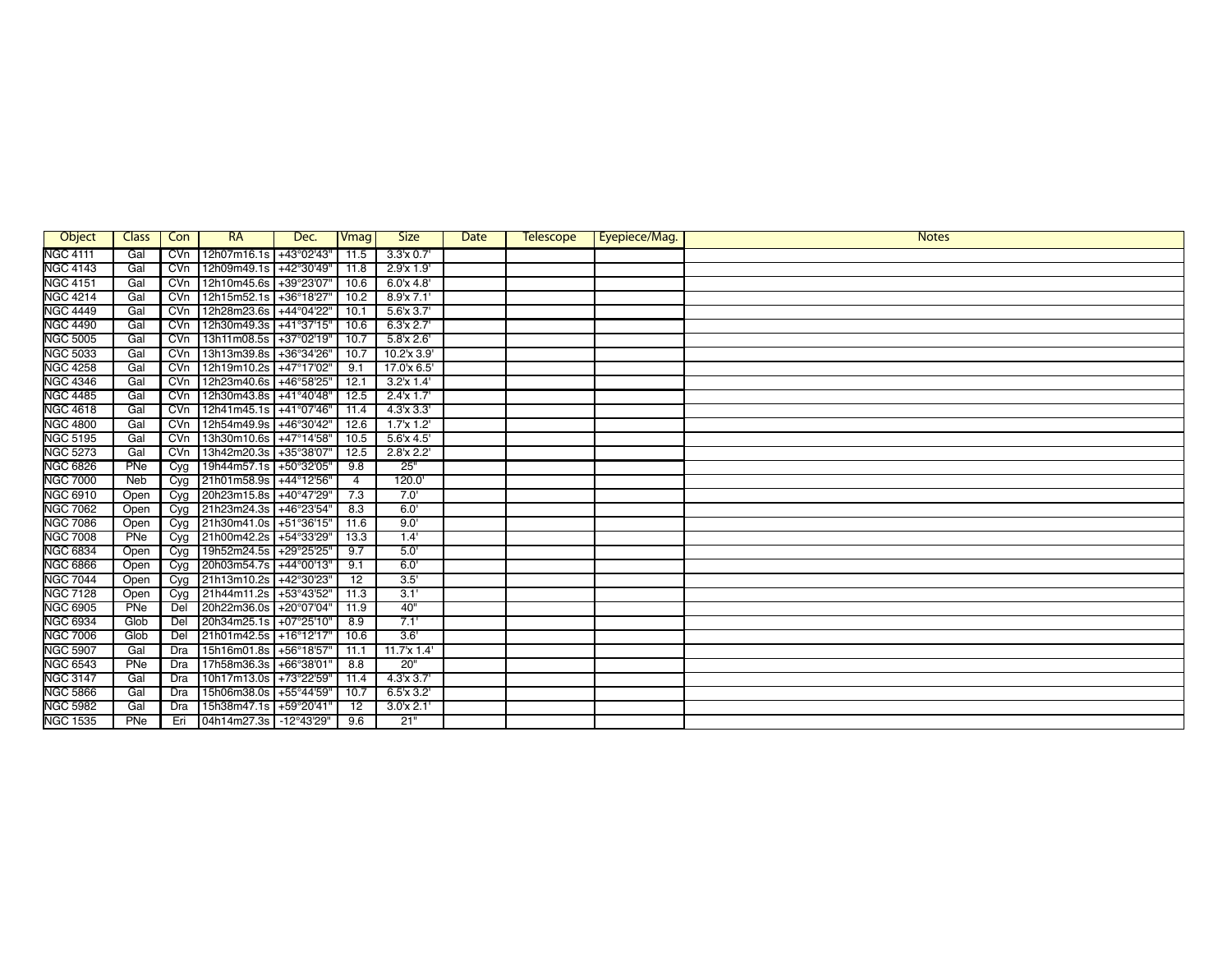| Object          | Class | Con        | RA                     | Dec.                 | <b>Vmag</b>     | <b>Size</b>    | Date | <b>Telescope</b> | Eyepiece/Mag. | <b>Notes</b> |
|-----------------|-------|------------|------------------------|----------------------|-----------------|----------------|------|------------------|---------------|--------------|
| <b>NGC 1084</b> | Gal   | Eri        | 02h46m12.3s            | $-07^{\circ}33'25''$ | 11.3            | 3.3'x 2.1'     |      |                  |               |              |
| <b>NGC 1407</b> | Gal   | Eri        | 03h40m23.5s            | $-18°33'47'$         | 10.9            | $5.1$ x 4.7    |      |                  |               |              |
| <b>NGC 2392</b> | PNe   | Gem        | 07h29m24.9s            | +20°54'18'           | 9.9             | 20"            |      |                  |               |              |
| <b>NGC 2395</b> | Open  | Gem        | 07h27m20.2s +13°34'31' |                      | 9.4             | 12.0'          |      |                  |               |              |
| <b>NGC 2372</b> | Pne   | Gem        | 07h25m34.7s +29°29'26" |                      | 11.2            | 1.2            |      |                  |               |              |
| <b>NGC 2129</b> | Open  | Gem        | 06h01m17.1s +23°18'09" |                      |                 | 6.0'           |      |                  |               |              |
| <b>NGC 2158</b> | Open  | Gem        | 06h07m42.3s +24°05'38" |                      | 12.1            | 5.0            |      |                  |               |              |
| <b>NGC 2304</b> | Open  | Gem        | 06h55m14.8s +18°00'56" |                      | 10              | 5.0            |      |                  |               |              |
| <b>NGC 2355</b> | Open  | Gem        | 07h17m08.7s +13°46'17" |                      | 9.7             | 9.0'           |      |                  |               |              |
| <b>NGC 2371</b> | PNe   | Gem        | 07h25m49.8s +29°29'03" |                      | $\overline{13}$ | 44"            |      |                  |               |              |
| <b>NGC 2420</b> | Open  | Gem        | 07h38m42.0s +21°33'42" |                      | 10              | 10.0           |      |                  |               |              |
| <b>NGC 2266</b> | Open  | Gem        | 06h43m19.0s            | +26°58'12'           | 9.5             | 5.0            |      |                  |               |              |
| <b>NGC 6207</b> | Gal   | Her        | 16h43m14.5s            | +36°49'34'           | 12.1            | 3.0x11.2'      |      |                  |               |              |
| <b>NGC 6229</b> | Glob  | <b>Her</b> | 16h47m07.9s            | +47°31'21'           | 9.4             | 4.5'           |      |                  |               |              |
| <b>NGC 3242</b> | PNe   | Hya        | 10h24m57.5s            | $-18^{\circ}39'50''$ | 8.6             | 25"            |      |                  |               |              |
| <b>NGC 2548</b> | Open  | Hya        | 08h13m57.7s            | $-05^{\circ}47'47''$ | 5.5             | 54.0'          |      |                  |               |              |
| <b>NGC 2811</b> | Gal   | <b>Hya</b> | 09h16m22.2s            | $-16^{\circ}19'47''$ | 12.2            | 2.3'x 0.8'     |      |                  |               |              |
| <b>NGC 3621</b> | Gal   | Hya        | 11h18m28.3s            | -32°50'19"           | 10.1            | 11.7'x 5.2'    |      |                  |               |              |
| <b>NGC 5694</b> | Glob  | Hya        | 14h39m51.5s            | -26°33'35"           | 10.2            | 4.3'           |      |                  |               |              |
| <b>NGC 7209</b> | Open  | Lac        | 22h05m23.4s +46°30'45" |                      | 7.8             | 24.0'          |      |                  |               |              |
| <b>NGC 7243</b> | Open  | Lac        | 22h15m28.1s            | +49°54'06'           | 6.7             | 21.0           |      |                  |               |              |
| <b>NGC 7296</b> | Open  | Lac        | 22h28m23.4s +52°18'31' |                      | 9.7             | 4.0            |      |                  |               |              |
| <b>NGC 2903</b> | Gal   | Leo        | 09h32m23.4s            | $+21^{\circ}29'04'$  | 9.6             | 12.6'x 5.5'    |      |                  |               |              |
| <b>NGC 3384</b> | Gal   | Leo        | 10h48m29.9s +12°36'29' |                      | 10.8            | 5.4'x 2.8'     |      |                  |               |              |
| <b>NGC 3521</b> | Gal   | Leo        | 11h06m01.5s            | -00°03'26"           | 9.7             | 10.7'x 5.4'    |      |                  |               |              |
| <b>NGC 3607</b> | Gal   | Leo        | 11h17m07.9s +18°01'50' |                      | 10.9            | $4.6$ x $4.1'$ |      |                  |               |              |
| <b>NGC 3628</b> | Gal   | Leo        | 11h20m29.9s +13°33'56" |                      | 10.3            | 12.9'x 3.3'    |      |                  |               |              |
| <b>NGC 2964</b> | Gal   | Leo        | 09h43m08.6s +31°49'48" |                      | 12.3            | $2.8'x$ 1.7'   |      |                  |               |              |
| <b>NGC 3190</b> | Gal   | Leo        | 10h18m18.8s +21°48'50" |                      | 12.1            | $4.3'x$ 1.7'   |      |                  |               |              |
| <b>NGC 3193</b> | Gal   | Leo        | 10h18m38.4s +21°52'30' |                      | $\overline{12}$ | 2.0x1.8        |      |                  |               |              |
| <b>NGC 3226</b> | Gal   | Leo        | 10h23m40.4s            | +19°52'39'           | 12.3            | $2.3'x$ 1.9'   |      |                  |               |              |
| <b>NGC 3227</b> | Gal   | Leo        | 10h23m44.0s            | +19°50'45"           | 11.4            | 4.9'x 2.9'     |      |                  |               |              |
| <b>NGC 3377</b> | Gal   | Leo        | 10h47m55.5s +13°57'55" |                      | 11.1            | 4.4x2.6'       |      |                  |               |              |
| <b>NGC 3379</b> | Gal   | Leo        | 10h48m02.7s +12°33'41" |                      | 10.2            | $5.1$ x 4.7    |      |                  |               |              |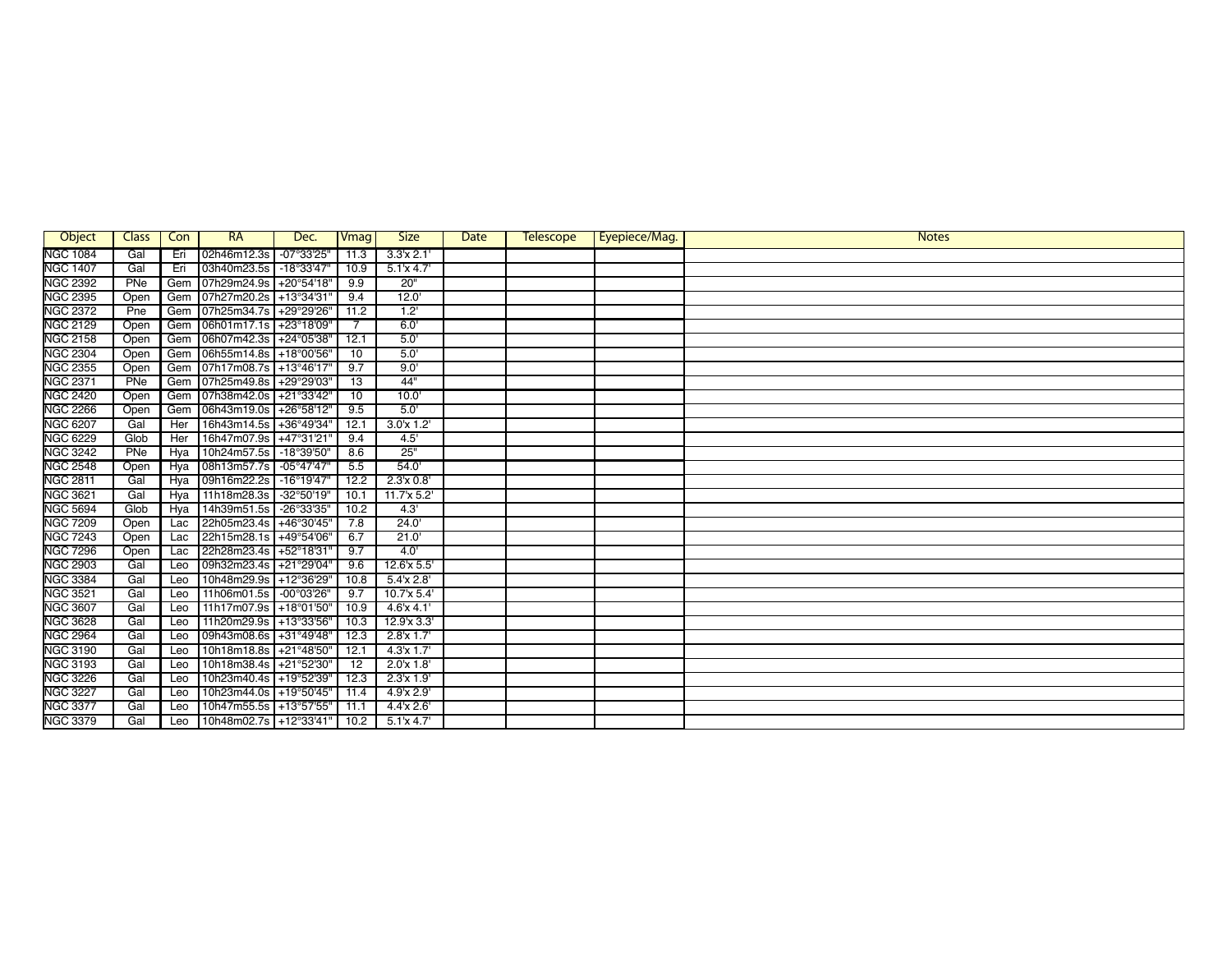| Object          | <b>Class</b> | Con        | RA                     | Dec.                 | Vmag | <b>Size</b>      | Date | <b>Telescope</b> | Eyepiece/Mag. | <b>Notes</b> |
|-----------------|--------------|------------|------------------------|----------------------|------|------------------|------|------------------|---------------|--------------|
| <b>NGC 3412</b> | Gal          | Leo        | 10h51m06.3s            | +13°23'28"           | 11.4 | $3.7x$ $2.2'$    |      |                  |               |              |
| <b>NGC 3489</b> | Gal          | Leo        | 11h00m31.6s +13°52'48" |                      | 11.1 | $3.5'$ x 2.2     |      |                  |               |              |
| <b>NGC 3593</b> | Gal          | Leo        | 11h14m50.0s            | +12°47'46"           | 11.8 | $5.2$ x $2.3'$   |      |                  |               |              |
| <b>NGC 3608</b> | Gal          | Leo        | 11h17m12.2s            | +18°07'39"           | 11.7 | 3.2'x 2.5'       |      |                  |               |              |
| <b>NGC 3626</b> | Gal          | Leo        | 11h20m17.0s +18°20'09" |                      | 11.8 | 3.2x 2.4'        |      |                  |               |              |
| <b>NGC 3640</b> | Gal          | Leo        | 11h21m19.6s +03°12'45" |                      | 11.3 | $4.5'$ x $4.0'$  |      |                  |               |              |
| <b>NGC 3655</b> | Gal          | Leo        | 11h23m07.8s +16°34'05" |                      | 12.3 | $1.5'$ x $1.0'$  |      |                  |               |              |
| <b>NGC 3686</b> | Gal          | Leo        | 11h27m57.2s +17°12'10' |                      | 12   | 3.0x 2.3'        |      |                  |               |              |
| <b>NGC 3810</b> | Gal          | Leo        | 11h41m11.8s            | +11°27'05"           | 11.4 | 3.9x 2.7'        |      |                  |               |              |
| <b>NGC 3900</b> | Gal          | Leo        | 11h49m22.6s            | +27°00'03"           | 12.4 | 3.1'x 1.6'       |      |                  |               |              |
| <b>NGC 3912</b> | Gal          | Leo        | 11h50m17.6s            | +26°27'30"           | 14.1 | 1.5x 0.8         |      |                  |               |              |
| <b>NGC 1964</b> | Gal          | Lep        | 05h33m30.9s            | -21°56'26"           | 11.5 | 5.5x 2.3'        |      |                  |               |              |
| <b>NGC 5897</b> | Glob         | Lib        | 15h17m39.6s            | $-21^{\circ}01'41''$ | 8.4  | 11.0'            |      |                  |               |              |
| <b>NGC 3344</b> | Gal          | <b>LMi</b> | 10h43m44.5s            | +24°54'09"           | 10.5 | $7.2$ 'x 6.9'    |      |                  |               |              |
| <b>NGC 3432</b> | Gal          | LMi        | 10h52m45.6s            | +36°36'06"           | 11.7 | $6.9'x$ 1.7'     |      |                  |               |              |
| <b>NGC 2859</b> | Gal          | LMi        | 09h24m33.5s +34°29'53" |                      | 11.8 | $4.1 \times 3.6$ |      |                  |               |              |
| <b>NGC 3245</b> | Gal          | LMi        | 10h27m32.3s            | +28°29'17"           | 11.7 | 2.2'x 1.5'       |      |                  |               |              |
| <b>NGC 3277</b> | Gal          | LMi        | 10h33m09.2s            | +28°29'34"           | 12.7 | 2.1x1.7          |      |                  |               |              |
| <b>NGC 3294</b> | Gal          | LMi        | 10h36m30.6s            | +37°18'19"           | 12.2 | 3.5'x 1.8'       |      |                  |               |              |
| <b>NGC 3395</b> | Gal          | LMi        | 10h50m03.9s            | +32°57'48"           | 12.4 | 1.7x0.9'         |      |                  |               |              |
| <b>NGC 3414</b> | Gal          | LMi        | 10h51m30.0s            | +27°57'19"           | 12.1 | 3.2'x 2.3'       |      |                  |               |              |
| <b>NGC 3486</b> | Gal          | LMi        | 11h00m37.6s            | +28°57'19"           | 11   | 6.8'x 4.9'       |      |                  |               |              |
| <b>NGC 3504</b> | Gal          | LMi        | 11h03m24.6s            | $+27°57'14"$         | 11.8 | $2.6'$ x 2.4'    |      |                  |               |              |
| <b>NGC 2683</b> | Gal          | Lyn        | 08h52m56.6s            | +33°24'22"           | 10.4 | 8.7'x 2.5'       |      |                  |               |              |
| <b>NGC 2419</b> | Glob         | Lyn        | 07h38m24.2s            | +38°52'27"           | 10.3 | 4.6'             |      |                  |               |              |
| <b>NGC 2782</b> | Gal          | Lyn        | 09h14m20.7s            | +40°05'54"           | 12.2 | 3.7x 2.6'        |      |                  |               |              |
| <b>NGC 2232</b> | Open         | Mon        | 06h26m45.9s            | $-04^{\circ}43'49''$ | 4.2  | 29.0'            |      |                  |               |              |
| <b>NGC 2264</b> | Open         | Mon        | 06h41m16.4s            | +09°53'02"           | 4.1  | 20.0'            |      |                  |               |              |
| <b>NGC 2301</b> | Open         | Mon        | 06h51m58.5s            | +00°28'12"           | 6.3  | 12.0'            |      |                  |               |              |
| <b>NGC 2343</b> | Open         | Mon        | 07h08m26.8s            | $-10^{\circ}38'04"$  | 7.5  | 6.0'             |      |                  |               |              |
| <b>NGC 2353</b> | Open         | Mon        | 07h14m45.3s            | $-10°17'33"$         | 5.2  | 20.0'            |      |                  |               |              |
| <b>NGC 2185</b> | Neb          | Mon        | 06h11m11.6s            | -06°13'53"           |      |                  |      |                  |               |              |
| <b>NGC 2215</b> | Open         | Mon        | 06h21m12.7s            | -07°16'23"           | 8.6  | 11.0'            |      |                  |               |              |
| <b>NGC 2244</b> | Open         | Mon        | 06h32m34.0s +04°51'43" |                      | 5.2  | 23.0'            |      |                  |               |              |
|                 |              |            |                        |                      |      |                  |      |                  |               |              |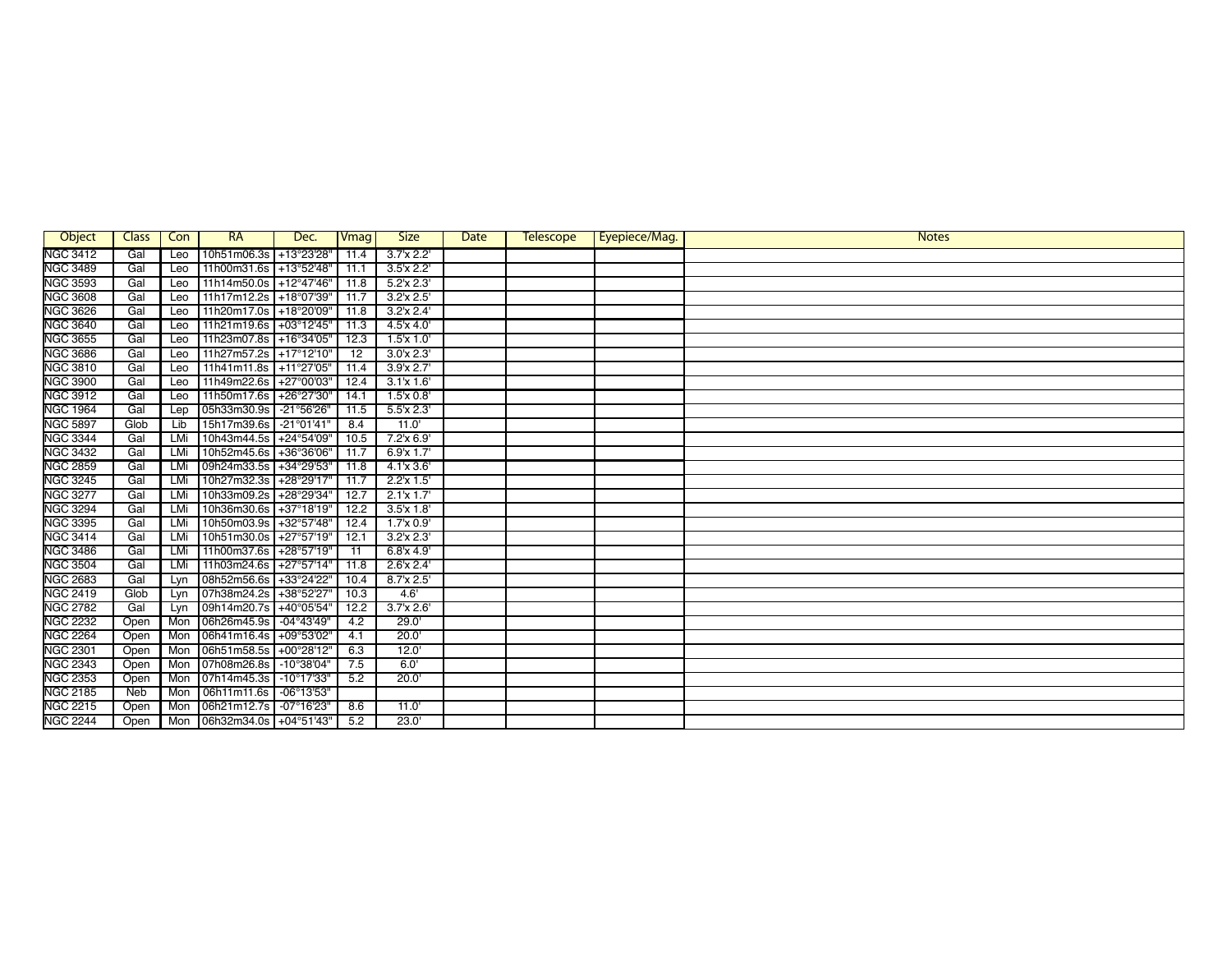| Object          | <b>Class</b> | Con | <b>RA</b>              | Dec.                 | Vmag | <b>Size</b>        | Date | <b>Telescope</b> | Eyepiece/Mag. | <b>Notes</b> |
|-----------------|--------------|-----|------------------------|----------------------|------|--------------------|------|------------------|---------------|--------------|
| <b>NGC 2251</b> | Open         | Mon | 06h34m56.5s            | $+08°21'31$          | 8.8  | 10.0               |      |                  |               |              |
| <b>NGC 2286</b> | Open         | Mon | 06h47m48.0s            | -03°09'28"           | 8.3  | 14.0               |      |                  |               |              |
| <b>NGC 2311</b> | Open         | Mon | 06h57m58.2s            | $-04^{\circ}34'16''$ | 9.6  | 6.0'               |      |                  |               |              |
| <b>NGC 2324</b> | Open         | Mon | 07h04m23.2s            | $+01^{\circ}03'15'$  | 7.9  | 7.0'               |      |                  |               |              |
| <b>NGC 2335</b> | Open         | Mon | 07h06m45.5s            | $-10^{\circ}03'56"$  | 9.3  | 12.0'              |      |                  |               |              |
| <b>NGC 2506</b> | Open         | Mon | 08h00m21.8s            | -10°46'52"           | 8.9  | 6.0'               |      |                  |               |              |
| <b>NGC 6171</b> | Glob         | Oph | 16h32m47.6s            | $-13^{\circ}03'51'$  | 7.8  | 13.0'              |      |                  |               |              |
| <b>NGC 6235</b> | Glob         | Oph | 16h53m41.7s            | -22°11'09"           | 8.9  | 5.0                |      |                  |               |              |
| <b>NGC 6284</b> | Glob         | Oph | 17h04m46.1s            | $-24^{\circ}46'24''$ | 8.9  | 6.2                |      |                  |               |              |
| <b>NGC 6287</b> | Glob         | Oph | 17h05m25.9s            | -22°42'59"           | 9.3  | 4.8'               |      |                  |               |              |
| <b>NGC 6293</b> | Glob         | Oph | 17h10m27.4s            | -26°35'22"           | 8.3  | 8.2'               |      |                  |               |              |
| <b>NGC 6304</b> | Glob         | Oph | 17h14m49.8s            | -29°28'09'           | 8.3  | 8.0                |      |                  |               |              |
| <b>NGC 6316</b> | Glob         | Oph | 17h16m54.7s            | $-28^{\circ}08'50'$  | 8.1  | 5.4'               |      |                  |               |              |
| <b>NGC 6342</b> | Glob         | Oph | 17h21m26.6s            | $-19^{\circ}35'34"$  | 9.5  | 4.4'               |      |                  |               |              |
| <b>NGC 6355</b> | Glob         | Oph | 17h24m15.5s            | -26°21'34"           | 8.6  | 4.2                |      |                  |               |              |
| <b>NGC 6356</b> | Glob         | Oph | 17h23m51.4s            | $-17^{\circ}49'09'$  | 8.2  | 10.0               |      |                  |               |              |
| <b>NGC 6369</b> | PNe          | Oph | 17h29m37.6s            | -23°45'55"           | 12.9 | 38"                |      |                  |               |              |
| <b>NGC 6401</b> | Glob         | Oph | 17h38m54.2s            | -23°54'52"           | 7.4  | 4.8'               |      |                  |               |              |
| <b>NGC 6426</b> | Glob         | Oph | 17h45m08.3s            | +03°10'04"           | 10.9 | 4.2                |      |                  |               |              |
| <b>NGC 6517</b> | Glob         | Oph | 18h02m06.6s            | -08°57'34"           | 10.1 | 4.0'               |      |                  |               |              |
| <b>NGC 6633</b> | Open         | Oph | 18h27m58.2s            | $+06°34'04'$         | 5.6  | 27.0'              |      |                  |               |              |
| <b>NGC 1980</b> | Open         | Ori | 05h35m32.5s            | $-05^{\circ}54'46''$ | 2.5  | 13.0'              |      |                  |               |              |
| <b>NGC 2169</b> | Open         | Ori | 06h08m40.0s            | +13°57'35"           |      | 6.0'               |      |                  |               |              |
| <b>NGC 2194</b> | Open         | Ori | 06h14m02.4s            | +12°48'10"           | 10   | 10.0               |      |                  |               |              |
| <b>NGC 1788</b> | Neb          | Ori | 05h07m06.1s            | -03°19'29"           |      | $8' \times 5'$     |      |                  |               |              |
| <b>NGC 2022</b> | PNe          | Ori | 05h42m19.4s            | +09°05'26"           | 12.4 | 19"                |      |                  |               |              |
| <b>NGC 2024</b> | Neb          | Ori | 05h41m54.1s            | -01°50'42"           |      | $30' \times 30'$   |      |                  |               |              |
| <b>NGC 1999</b> | <b>Neb</b>   | Ori | 05h36m35.6s            | $-06^{\circ}42'39''$ |      | $16' \times 12'$   |      |                  |               |              |
| <b>NGC 2186</b> | Open         | Ori | 06h12m22.9s            | +05°27'18"           | 9.2  | 4.0'               |      |                  |               |              |
| <b>NGC 7217</b> | Gal          | Peg | 22h08m05.4s            | +31°22'44"           | 11.1 | $3.6'$ x $3.1'$    |      |                  |               |              |
| <b>NGC 7331</b> | Gal          | Peg | 22h37m17.2s            | +34°26'14"           | 10.3 | 10.7'x 4.3'        |      |                  |               |              |
| <b>NGC 7448</b> | Gal          | Peg | 23h00m17.8s            | +16°00'11"           | 12.3 | 2.6'x 1.1'         |      |                  |               |              |
| <b>NGC 7479</b> | Gal          | Peg | 23h05m11.1s            | +12°20'52"           | 11.8 | 4.2x3.2'           |      |                  |               |              |
| <b>NGC 7814</b> | Gal          | Peg | 00h03m15.0s +16°08'42" |                      | 11.6 | $4.9' \times 2.1'$ |      |                  |               |              |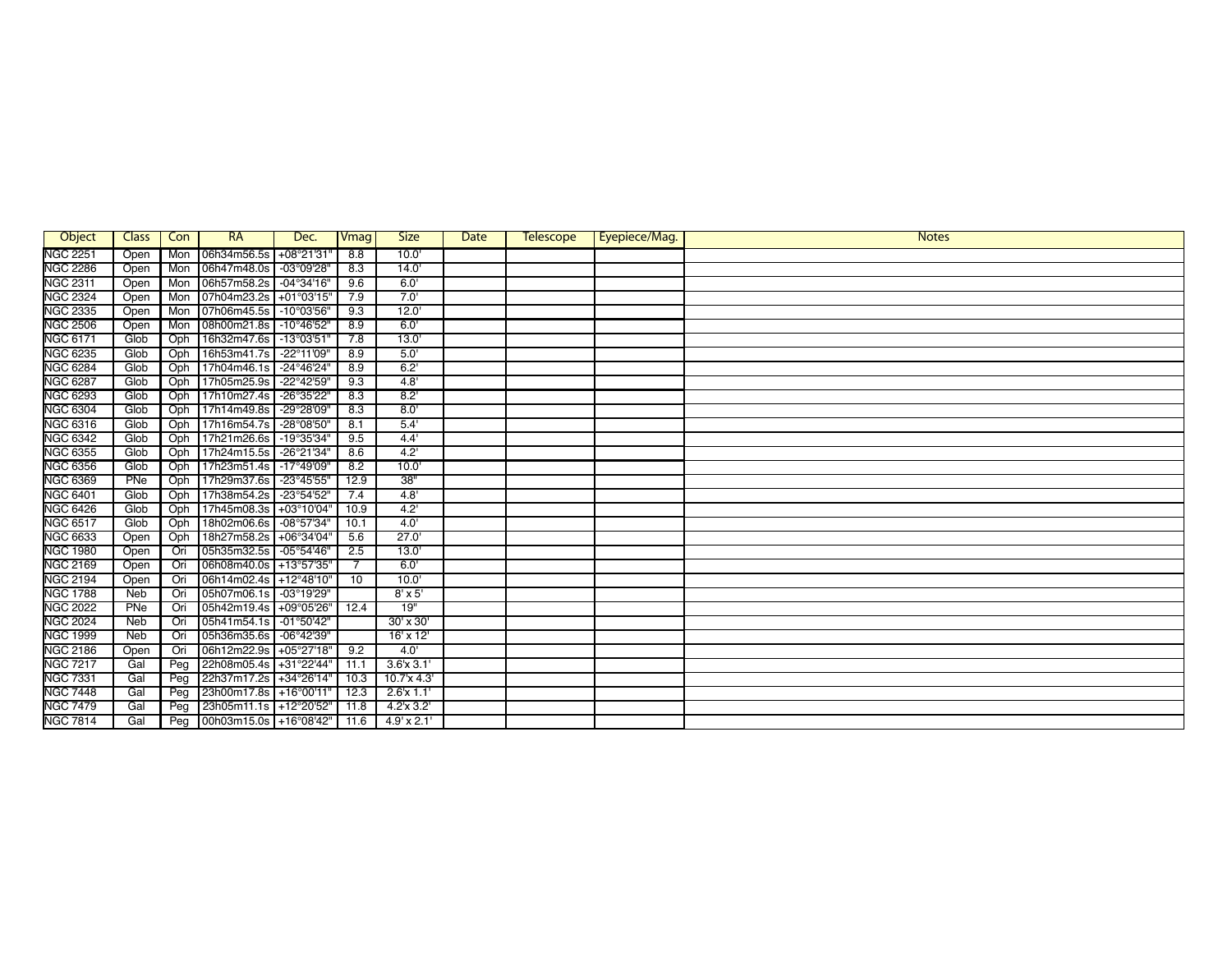| Object          | Class | Con    | <b>RA</b>              | Dec.                 | Vmag           | <b>Size</b>    | Date | <b>Telescope</b> | Eyepiece/Mag. | <b>Notes</b> |
|-----------------|-------|--------|------------------------|----------------------|----------------|----------------|------|------------------|---------------|--------------|
| <b>NGC 1342</b> | Open  | Per    | 03h31m54.1s +37°21'01  |                      | 7.2            | 14.0'          |      |                  |               |              |
| <b>NGC 651</b>  | PNe   | Per    | 01h42m35.4s +51°35'39' |                      | 12.2           | 1.1            |      |                  |               |              |
| <b>NGC 1245</b> | Open  | Per    | 03h14m56.5s +47°16'00' |                      | 7.7            | 10.0           |      |                  |               |              |
| <b>NGC 1513</b> | Open  | Per    | 04h10m18.7s            | +49°31'27'           | 8.9            | 9.0'           |      |                  |               |              |
| <b>NGC 1528</b> | Open  | Per    | 04h15m42.4s +51°15'04" |                      | 6.4            | 23.0'          |      |                  |               |              |
| <b>NGC 1545</b> | Open  | Per    | 04h21m10.5s +50°15'41' |                      | 4.6            | 18.0           |      |                  |               |              |
| <b>NGC 869</b>  | Open  | Per    | 02h19m19.4s +57°09'49' |                      | 4.3            | 29.0           |      |                  |               |              |
| <b>NGC 884</b>  | Open  | Per    | 02h22m44.7s            | +57°07'40'           | 4.4            | 29.0'          |      |                  |               |              |
| <b>NGC 1023</b> | Gal   | Per    | 02h40m39.7s            | +39°04'48"           | 10.2           | 7.9'x 3.5'     |      |                  |               |              |
| <b>NGC 1444</b> | Open  | Per    | 03h49m41.3s            | +52°40'49"           | 6.4            | 4.0            |      |                  |               |              |
| <b>NGC 488</b>  | Gal   | Psc    | 01h22m00.6s +05°16'50" |                      | 11.2           | $5.4$ x $4.0$  |      |                  |               |              |
| <b>NGC 524</b>  | Gal   | Psc    | 01h25m01.6s            | +09°33'45"           | 11.5           | 3.3'x 3.3'     |      |                  |               |              |
| <b>NGC 2423</b> | Open  | Pup    | 07h37m17.4s            | $-13°51'13"$         | $\overline{7}$ | 19.0'          |      |                  |               |              |
| <b>NGC 2440</b> | PNe   | Pup    | 07h42m05.6s            | $-18^{\circ}12'59''$ | 10.8           | 16"            |      |                  |               |              |
| <b>NGC 2527</b> | Open  | Pup    | 08h05m24.3s            | $-28^{\circ}09'14"$  | 8.3            | 22.0'          |      |                  |               |              |
| <b>NGC 2539</b> | Open  | Pup    | 08h10m55.9s            | $-12^{\circ}49'35''$ | 8              | 21.0'          |      |                  |               |              |
| <b>NGC 2421</b> | Open  | Pup    | 07h36m26.8s            | $-20^{\circ}36'10'$  | 9              | 10.0           |      |                  |               |              |
| <b>NGC 2422</b> | Open  | Pup    | 07h36m46.6s            | $-14^{\circ}29'11'$  | 4.3            | 29.0'          |      |                  |               |              |
| <b>NGC 2438</b> | PNe   | Pup    | 07h42m01.2s            | $-14^{\circ}44'35''$ | 10.1           | 1.1'           |      |                  |               |              |
| <b>NGC 2479</b> | Open  | Pup    | 07h55m13.4s            | $-17^{\circ}42'31'$  | 9.6            | 7.0'           |      |                  |               |              |
| <b>NGC 2482</b> | Open  | Pup    | 07h55m04.9s            | $-24^{\circ}17'31'$  | 8.8            | 12.0           |      |                  |               |              |
| <b>NGC 2489</b> | Open  | Pup    | 07h56m20.8s            | -30°03'36"           | 9.3            | 8.0'           |      |                  |               |              |
| <b>NGC 2509</b> | Open  | Pup    | 08h00m54.0s            | $-19^{\circ}03'54"$  | 9.3            | 8.0'           |      |                  |               |              |
| <b>NGC 2567</b> | Open  | Pup    | 08h18m46.1s            | $-30^{\circ}38'08''$ | 8.4            | 10.0           |      |                  |               |              |
| <b>NGC 2571</b> | Open  | Pup    | 08h19m05.4s            | -29°44'10"           | 7.4            | 13.0'          |      |                  |               |              |
| <b>NGC 2627</b> | Open  | Pyx    | 08h37m25.1s            | -29°56'21'           | 8.4            | 11.0           |      |                  |               |              |
| <b>NGC 2613</b> | Gal   | Pyx    | 08h33m32.5s            | $-22^{\circ}59'11'$  | 11.2           | $7.1$ x $1.7'$ |      |                  |               |              |
| <b>NGC 253</b>  | Gal   | $S$ cl | 00h47m46.6s            | -25°15'39"           | 8.2            | 26.9'x 5.9'    |      |                  |               |              |
| <b>NGC 288</b>  | Glob  | Scl    | 00h52m58.3s            | $-26°33'21'$         | 8.1            | 13.0'          |      |                  |               |              |
| <b>NGC 613</b>  | Gal   | Scl    | 01h34m29.9s            | -29°23'22"           | 11             | 5.2'x 3.5'     |      |                  |               |              |
| <b>NGC 6144</b> | Glob  | Sco    | 16h27m30.9s            | -26°02'02"           | 9              | 7.4'           |      |                  |               |              |
| <b>NGC 6451</b> | Open  | Sco    | 17h51m00.7s            | -30°12'00'           | 8.2            | 7.0'           |      |                  |               |              |
| <b>NGC 6664</b> | Open  | Sct    | 18h36m58.9s            | $-08^{\circ}12'16''$ | 8.5            | 16.0'          |      |                  |               |              |
| <b>NGC 6712</b> | Glob  | Sct    | 18h53m19.6s            | -08°42'02"           | 8.1            | 9.8'           |      |                  |               |              |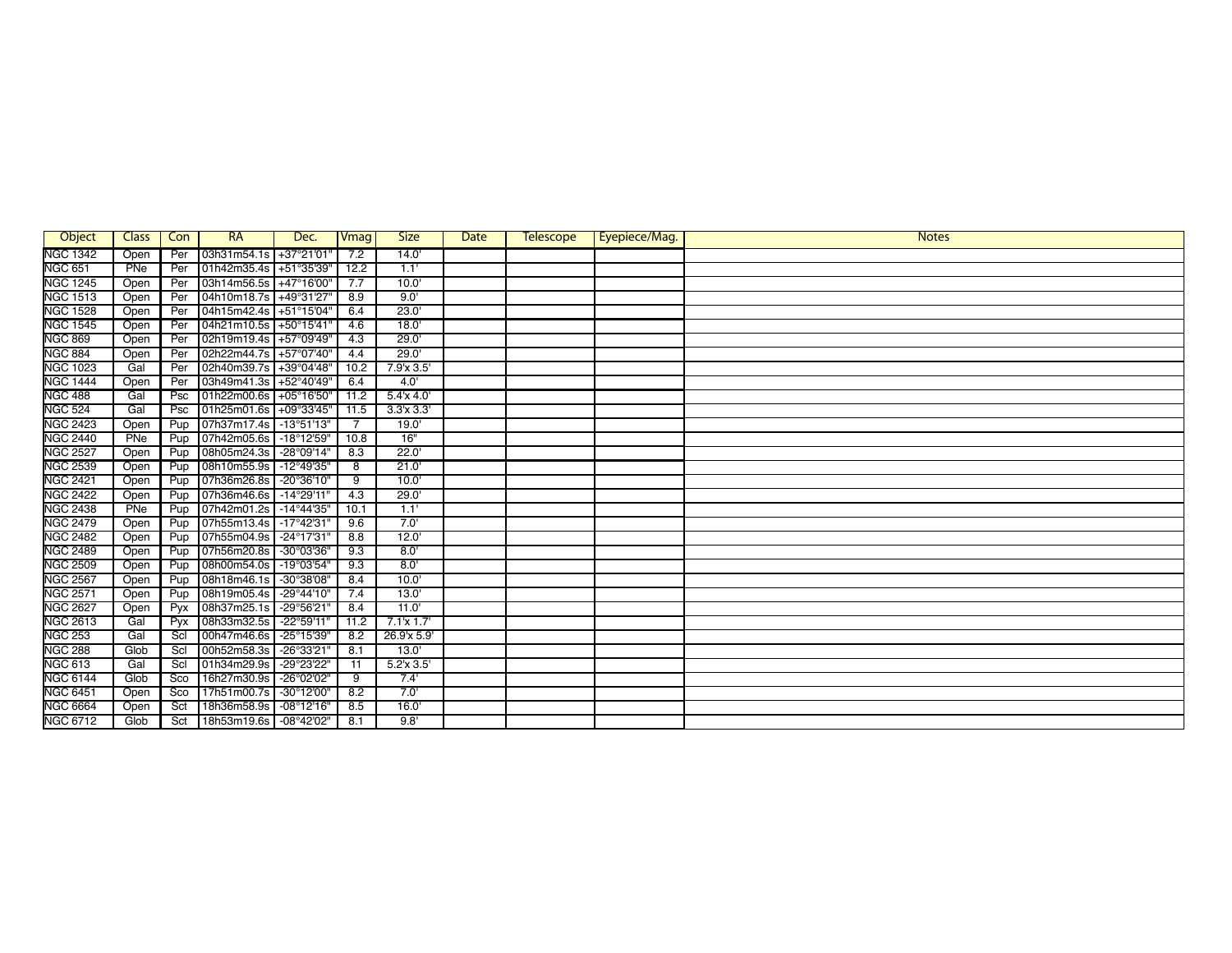| Object          | Class | Con        | <b>RA</b>              | Dec.                 | Vmag | <b>Size</b>      | Date | <b>Telescope</b> | Eyepiece/Mag. | <b>Notes</b> |
|-----------------|-------|------------|------------------------|----------------------|------|------------------|------|------------------|---------------|--------------|
| <b>NGC 6118</b> | Gal   | Ser        | 16h22m03.1s            | $-02^{\circ}17'42''$ | 12.3 | $4.7x$ 1.9       |      |                  |               |              |
| <b>NGC 3115</b> | Gal   | Sex        | 10h05m26.0s            | $-07^{\circ}44'18''$ | 10.1 | 7.2'x 3.2'       |      |                  |               |              |
| <b>NGC 2974</b> | Gal   | Sex        | 09h42m45.4s            | $-03^{\circ}43'04"$  | 11.9 | 3.4x 2.1'        |      |                  |               |              |
| <b>NGC 3166</b> | Gal   | Sex        | 10h13m58.3s            | $+03°24'17'$         | 11.3 | 4.7x 2.1'        |      |                  |               |              |
| <b>NGC 3169</b> | Gal   | Sex        | 10h14m27.4s            | +03°26'48"           | 11.1 | 4.7'x 2.5'       |      |                  |               |              |
| <b>NGC 6818</b> | PNe   | Sgr        | 19h44m13.9s            | $-14^{\circ}08'35''$ | 9.9  | 20"              |      |                  |               |              |
| <b>NGC 6520</b> | Open  | Sgr        | 18h03m39.0s            | -27°52'59"           | 7.6  | 6.0              |      |                  |               |              |
| <b>NGC 6568</b> | Open  | Sgr        | 18h13m05.2s            | -21°35'12"           | 8.6  | 12.0'            |      |                  |               |              |
| <b>NGC 6645</b> | Open  | Sqr        | 18h32m52.4s            | $-16°52'37"$         | 8.5  | 10.0'            |      |                  |               |              |
| <b>NGC 6440</b> | Glob  | Sqr        | 17h49m09.8s            | $-20^{\circ}21'47''$ | 9.3  | 4.4'             |      |                  |               |              |
| <b>NGC 6445</b> | PNe   | Sgr        | 17h49m31.9s            | -20°00'45"           | 13.2 | 33"              |      |                  |               |              |
| <b>NGC 6514</b> | Open  | Sgr        | 18h02m37.4s            | -23°01'02"           | 5.2  | 28.0'            |      |                  |               |              |
| <b>NGC 6522</b> | Glob  | Sqr        | 18h03m53.2s            | -30°02'13"           | 9.9  | 9.4'             |      |                  |               |              |
| <b>NGC 6528</b> | Glob  | Sgr        | 18h05m07.2s            | -30°03'30"           | 9.6  | 5.0              |      |                  |               |              |
| <b>NGC 6540</b> | Open  | Sgr        | 18h06m38.8s            | $-27^{\circ}47'44''$ | 14.6 | 48"              |      |                  |               |              |
| <b>NGC 6544</b> | Glob  | Sgr        | 18h07m37.5s            | -24°59'58"           | 7.5  | 9.2'             |      |                  |               |              |
| <b>NGC 6553</b> | Glob  | Sgr        | 18h09m34.6s            | $-25^{\circ}54'34''$ | 8.3  | 9.2'             |      |                  |               |              |
| <b>NGC 6569</b> | Glob  | Sqr        | 18h13m56.5s            | -31°49'39"           | 8.4  | 6.4'             |      |                  |               |              |
| <b>NGC 6583</b> | Open  | Sgr        | 18h16m06.0s            | -22°06'58"           | 10   | 2.8'             |      |                  |               |              |
| <b>NGC 6624</b> | Glob  | Sar        | 18h23m58.3s            | -30°21'28"           | 7.6  | 8.8'             |      |                  |               |              |
| <b>NGC 6629</b> | PNe   | Sgr        | 18h25m59.7s            | -23°12'06"           | 11.6 | 15"              |      |                  |               |              |
| <b>NGC 6638</b> | Glob  | Sgr        | 18h31m13.6s            | -25°29'42"           | 9.2  | 7.3'             |      |                  |               |              |
| <b>NGC 6642</b> | Glob  | Sgr        | 18h32m11.4s            | -23°28'24"           | 8.9  | 5.8'             |      |                  |               |              |
| <b>NGC 1647</b> | Open  | Tau        | 04h46m15.8s            | +19°04'57'           | 6.2  | 45.0'            |      |                  |               |              |
| <b>NGC 1817</b> | Open  | Tau        | 05h12m19.3s            | +16°41'59"           | 7.8  | 15.0'            |      |                  |               |              |
| <b>NGC 598</b>  | Gal   | Tri        | 01h34m05.6s            | +30°40'53'           | 6.3  | 66.1'x 39.8'     |      |                  |               |              |
| <b>NGC 2841</b> | Gal   | UMa        | 09h22m18.6s            | +50°57'46"           | 10   | 7.6'x 3.6'       |      |                  |               |              |
| <b>NGC 3079</b> | Gal   | <b>UMa</b> | 10h02m14.8s            | +55°39'49"           | 11.5 | $8.1 \times 1.4$ |      |                  |               |              |
| <b>NGC 3877</b> | Gal   | <b>UMa</b> | 11h46m21.2s            | +47°28'29"           | 11.8 | $5.2'x$ 1.2      |      |                  |               |              |
| <b>NGC 3941</b> | Gal   | UMa        | 11h53m08.6s            | +36°57'57'           | 11.2 | $3.5'$ x $2.5'$  |      |                  |               |              |
| <b>NGC 4026</b> | Gal   | <b>UMa</b> | 11h59m38.3s            | +50°56'30'           | 11.7 | $4.7'x$ 1.2'     |      |                  |               |              |
| <b>NGC 4088</b> | Gal   | <b>UMa</b> | 12h05m46.7s            | +50°31'12"           | 11.2 | 6.0x 2.3'        |      |                  |               |              |
| <b>NGC 3184</b> | Gal   | UMa        | 10h18m31.6s            | +41°24'21"           | 10.4 | 7.9'x 7.6'       |      |                  |               |              |
| <b>NGC 2681</b> | Gal   | <b>UMa</b> | 08h53m49.8s +51°18'00" |                      | 11.1 | $3.6$ x $3.6'$   |      |                  |               |              |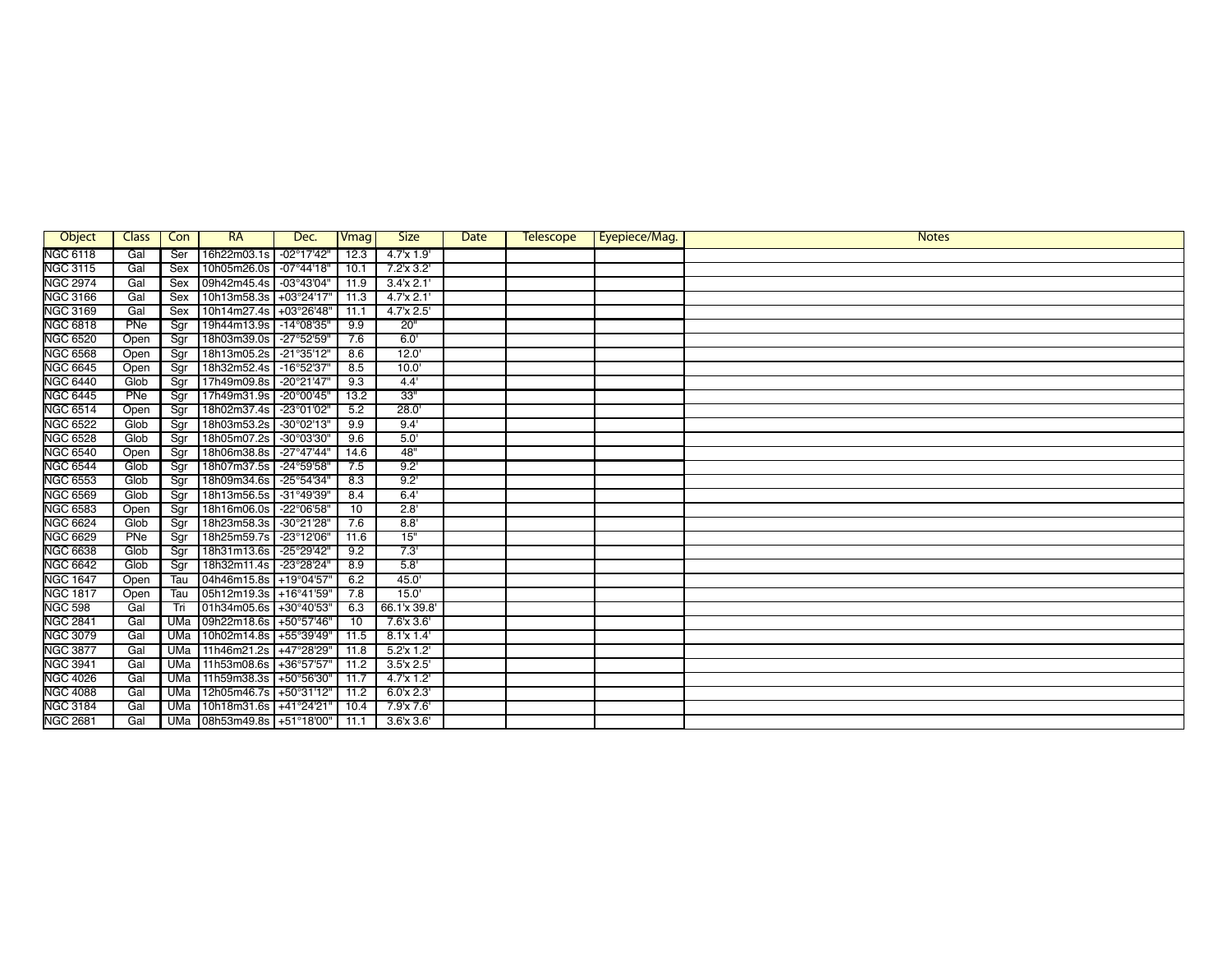| Object          | <b>Class</b> | Con        | RA                     | Dec.         | Vmag | <b>Size</b>          | Date | <b>Telescope</b> | Eyepiece/Mag. | <b>Notes</b> |
|-----------------|--------------|------------|------------------------|--------------|------|----------------------|------|------------------|---------------|--------------|
| <b>NGC 2742</b> | Gal          | <b>UMa</b> | 09h07m52.2s            | +60°27'56"   | 12.1 | 3.0x1.5'             |      |                  |               |              |
| <b>NGC 2768</b> | Gal          | UMa        | 09h11m55.8s            | +60°01'22"   | 10.9 | $7.1 \times 3.8$     |      |                  |               |              |
| <b>NGC 2787</b> | Gal          | UMa        | 09h19m40.0s            | +69°11'19"   | 11.8 | $3.2'$ x $2.0'$      |      |                  |               |              |
| <b>NGC 2950</b> | Gal          | <b>UMa</b> | 09h42m52.6s            | +58°50'06"   | 11.8 | 2.9x 2.0             |      |                  |               |              |
| <b>NGC 2976</b> | Gal          | <b>UMa</b> | 09h47m34.8s            | +67°54'04"   | 10.8 | $5.8$ $\times$ $3.0$ |      |                  |               |              |
| <b>NGC 2985</b> | Gal          | UMa        | 09h50m43.1s +72°15'47" |              | 11.3 | 4.2'x 3.3'           |      |                  |               |              |
| <b>NGC 3034</b> | Gal          | <b>UMa</b> | 09h56m11.7s +69°39'49" |              | 9.2  | 10.5'x 4.4'          |      |                  |               |              |
| <b>NGC 3077</b> | Gal          | UMa        | 10h03m38.8s            | +68°43'01'   | 10.6 | 4.9'x 4.3'           |      |                  |               |              |
| <b>NGC 3198</b> | Gal          | <b>UMa</b> | 10h20m09.8s            | +45°31'55"   | 11.1 | 7.8'x 2.6'           |      |                  |               |              |
| <b>NGC 3310</b> | Gal          | UMa        | 10h39m01.1s            | +53°29'04"   | 11.1 | 2.8'x 2.6'           |      |                  |               |              |
| <b>NGC 3556</b> | Gal          | <b>UMa</b> | 11h11m45.8s +55°39'22" |              | 10.9 | $8.1 \times 2.7$     |      |                  |               |              |
| <b>NGC 3610</b> | Gal          | UMa        | 11h18m39.8s            | +58°46'02"   | 11.6 | 2.7x 2.6'            |      |                  |               |              |
| <b>NGC 3613</b> | Gal          | UMa        | 11h18m50.8s            | +57°58'51"   | 11.8 | 3.5'x 2.0'           |      |                  |               |              |
| <b>NGC 3619</b> | Gal          | UMa        | 11h19m35.9s            | +57°44'20"   | 12.5 | 3.5'x 2.8'           |      |                  |               |              |
| <b>NGC 3631</b> | Gal          | <b>UMa</b> | 11h21m16.5s +53°08'58" |              | 11.1 | 4.9'x 4.1'           |      |                  |               |              |
| <b>NGC 3665</b> | Gal          | UMa        | 11h24m57.2s +38°44'33" |              | 11.8 | 3.9x3.2'             |      |                  |               |              |
| <b>NGC 3675</b> | Gal          | UMa        | 11h26m21.7s +43°34'04" |              | 11   | $6.2'$ x $3.5'$      |      |                  |               |              |
| <b>NGC 3726</b> | Gal          | <b>UMa</b> | 11h33m34.8s +47°00'33" |              | 10.9 | 6.0x 4.1'            |      |                  |               |              |
| <b>NGC 3729</b> | Gal          | <b>UMa</b> | 11h34m03.3s            | +53°06'18"   | 12.1 | 2.9'x 2.1'           |      |                  |               |              |
| <b>NGC 3813</b> | Gal          | UMa        | 11h41m31.8s            | $+36°31'33"$ | 12.3 | 2.0x1.0              |      |                  |               |              |
| <b>NGC 3945</b> | Gal          | UMa        | 11h53m27.1s +60°39'21' |              | 11.7 | $6.2$ x $4.0$        |      |                  |               |              |
| <b>NGC 3949</b> | Gal          | UMa        | 11h53m55.1s +47°50'17' |              | 11.7 | 2.7'x 1.6'           |      |                  |               |              |
| <b>NGC 3953</b> | Gal          | <b>UMa</b> | 11h54m02.4s            | +52°18'24"   | 10.8 | $7.6$ x $3.7'$       |      |                  |               |              |
| <b>NGC 3982</b> | Gal          | UMa        | 11h56m41.6s +55°06'18" |              | 12.1 | 2.3'x 2.0'           |      |                  |               |              |
| <b>NGC 3992</b> | Gal          | <b>UMa</b> | 11h57m49.1s +53°21'16" |              | 10.8 | 6.9x4.5'             |      |                  |               |              |
| <b>NGC 3998</b> | Gal          | UMa        | 11h58m09.6s +55°26'00" |              | 11.6 | 2.9'x 2.4'           |      |                  |               |              |
| <b>NGC 3893</b> | Gal          | UMa        | 11h48m51.7s +48°41'23" |              | 11.1 | 4.5'x 2.5'           |      |                  |               |              |
| <b>NGC 3898</b> | Gal          | <b>UMa</b> | 11h49m28.7s            | +56°03'50"   | 11.6 | $3.7x$ 2.4           |      |                  |               |              |
| <b>NGC 3938</b> | Gal          | <b>UMa</b> | 11h53m02.5s            | +44°06'05"   | 11.1 | 5.0x4.9'             |      |                  |               |              |
| <b>NGC 4036</b> | Gal          | UMa        | 12h01m39.8s            | +61°52'35"   | 11.6 | 4.3x1.9              |      |                  |               |              |
| <b>NGC 4041</b> | Gal          | <b>UMa</b> | 12h02m25.2s            | +62°07'05"   | 11.8 | 2.7'x 2.5'           |      |                  |               |              |
| <b>NGC 4051</b> | Gal          | UMa        | 12h03m22.6s            | +44°30'41"   | 10.9 | 5.1'x 4.6'           |      |                  |               |              |
| <b>NGC 4085</b> | Gal          | <b>UMa</b> | 12h05m35.7s +50°20'01" |              | 12.9 | $2.6$ x $0.8$        |      |                  |               |              |
| <b>NGC 4102</b> | Gal          | UMa        | 12h06m35.9s +52°41'28" |              | 12   | $3.1$ x $1.7'$       |      |                  |               |              |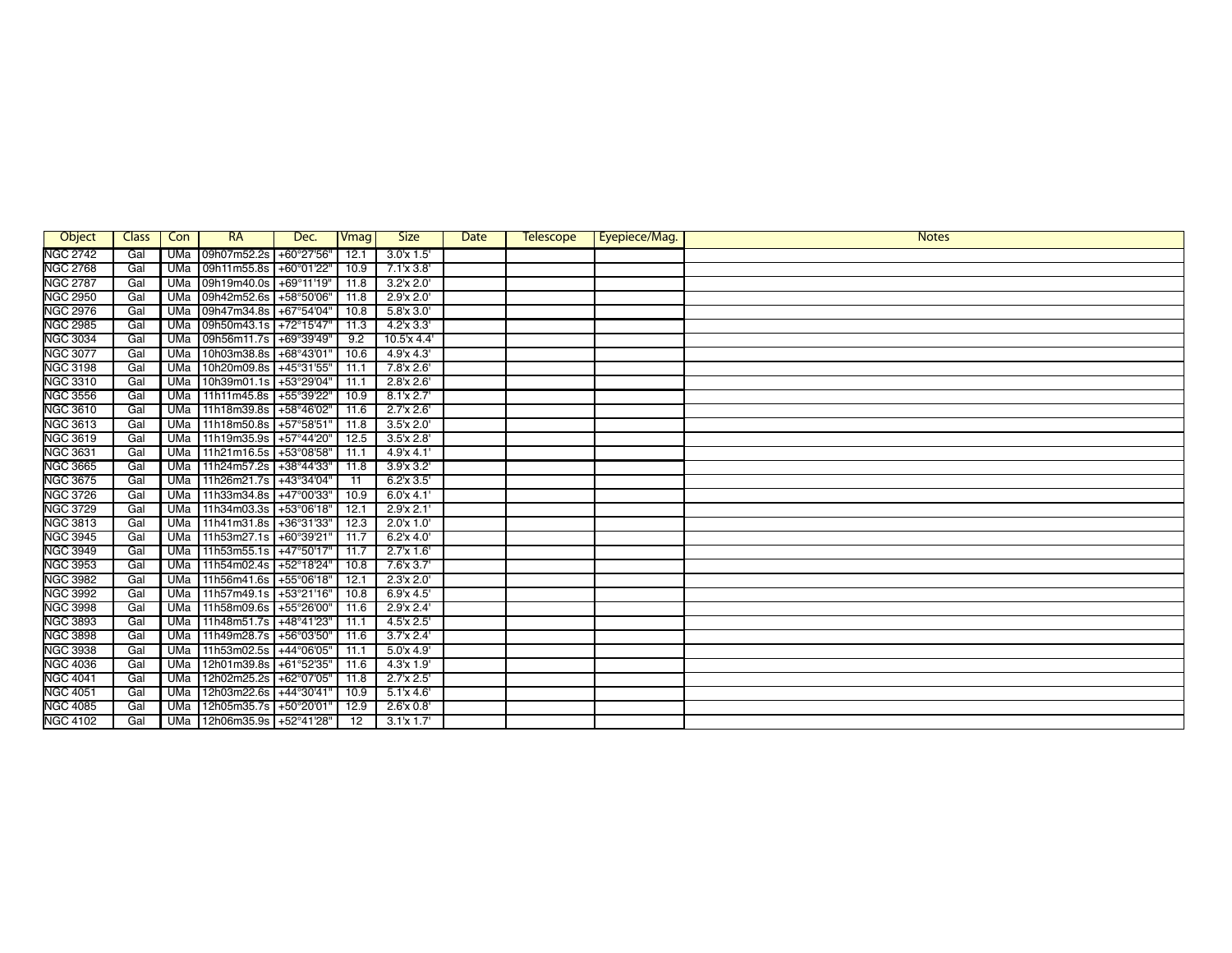| Object          | <b>Class</b> | Con        | <b>RA</b>              | Dec.                 | Vmag | <b>Size</b>    | Date | <b>Telescope</b> | Eyepiece/Mag. | <b>Notes</b> |
|-----------------|--------------|------------|------------------------|----------------------|------|----------------|------|------------------|---------------|--------------|
| <b>NGC 5322</b> | Gal          | UMa        | 13h49m24.9s            | +60°10'24"           | 11   | 6.0x4.1        |      |                  |               |              |
| <b>NGC 5473</b> | Gal          | <b>UMa</b> | 14h04m53.4s +54°52'37' |                      | 12.5 | 2.0x1.6'       |      |                  |               |              |
| <b>NGC 5474</b> | Gal          | <b>UMa</b> | 14h05m11.8s +53°38'45" |                      | 11.7 | 4.5'x 3.4'     |      |                  |               |              |
| <b>NGC 5631</b> | Gal          | <b>UMa</b> | 14h26m42.4s +56°34'02" |                      | 12.4 | 2.0x 2.0       |      |                  |               |              |
| <b>NGC 6217</b> | Gal          | <b>UMi</b> | 16h32m32.4s +78°11'32" |                      | 12   | 3.1'x 2.6'     |      |                  |               |              |
| <b>NGC 4216</b> | Gal          | Vir        | 12h16m07.2s +13°07'40" |                      | 10.9 | 7.9'x 1.8'     |      |                  |               |              |
| <b>NGC 4526</b> | Gal          | Vir        | 12h34m16.2s +07°40'37" |                      | 10.6 | $7.1$ x $2.6$  |      |                  |               |              |
| <b>NGC 4535</b> | Gal          | Vir        | 12h34m33.4s +08°10'30" |                      | 10.7 | 6.9'x 5.2'     |      |                  |               |              |
| <b>NGC 4762</b> | Gal          | Vir        | 12h53m08.9s +11°12'38" |                      | 11.3 | 7.6'x 1.8'     |      |                  |               |              |
| <b>NGC 5746</b> | Gal          | Vir        | 14h45m09.7s            | +01°56'13"           | 11.4 | $6.9'x$ 1.2'   |      |                  |               |              |
| <b>NGC 4438</b> | Gal          | Vir        | 12h27m58.8s +12°59'12" |                      | 11   | 8.7x3.0        |      |                  |               |              |
| <b>NGC 4699</b> | Gal          | Vir        | 12h49m15.4s            | $-08^{\circ}41'18''$ | 10.6 | 3.9x 2.9'      |      |                  |               |              |
| <b>NGC 4030</b> | Gal          | Vir        | 12h00m36.3s            | $-01^{\circ}07'27''$ | 11.7 | 3.9x3.0'       |      |                  |               |              |
| <b>NGC 4179</b> | Gal          | Vir        | 12h13m04.9s            | +01°16'37'           | 11.8 | 4.2x13'        |      |                  |               |              |
| <b>NGC 4261</b> | Gal          | Vir        | 12h19m36.3s +05°48'11' |                      | 11.3 | 4.0x3.5'       |      |                  |               |              |
| <b>NGC 4273</b> | Gal          | Vir        | 12h20m09.2s +05°19'16" |                      | 12.4 | 2.3'x 1.5'     |      |                  |               |              |
| <b>NGC 4281</b> | Gal          | Vir        | 12h20m34.5s +05°21'49" |                      | 12.3 | $3.0x$ 1.5'    |      |                  |               |              |
| <b>NGC 4303</b> | Gal          | Vir        | 12h22m08.0s            | +04°27'06"           | 10.2 | 6.2x 5.9'      |      |                  |               |              |
| <b>NGC 4365</b> | Gal          | Vir        | 12h24m41.3s            | +07°17'40"           | 10.6 | $5.8$ x 4.4    |      |                  |               |              |
| <b>NGC 4371</b> | Gal          | Vir        | 12h25m08.6s +11°40'54" |                      | 11.8 | $4.0x$ 2.0     |      |                  |               |              |
| <b>NGC 4429</b> | Gal          | Vir        | 12h27m39.6s +11°05'06" |                      | 11   | 5.9'x 2.8'     |      |                  |               |              |
| <b>NGC 4435</b> | Gal          | Vir        | 12h27m53.5s +13°03'25" |                      | 11.7 | 3.0x 2.1'      |      |                  |               |              |
| <b>NGC 4442</b> | Gal          | Vir        | 12h28m16.8s +09°46'52" |                      | 11.3 | $4.5'x$ $1.8'$ |      |                  |               |              |
| <b>NGC 4478</b> | Gal          | Vir        | 12h30m30.4s +12°18'20" |                      | 12.2 | 1.7x1.5'       |      |                  |               |              |
| <b>NGC 4527</b> | Gal          | Vir        | 12h34m21.7s +02°37'46" |                      | 11.4 | 5.9x 2.0       |      |                  |               |              |
| <b>NGC 4536</b> | Gal          | Vir        | 12h34m39.8s            | +02°09'58"           | 11.2 | 7.2'x 3.0'     |      |                  |               |              |
| <b>NGC 4546</b> | Gal          | Vir        | 12h35m42.6s            | -03°49'02"           | 11.3 | $3.3'x$ 1.7'   |      |                  |               |              |
| <b>NGC 4550</b> | Gal          | Vir        | 12h35m43.6s +12°11'53" |                      | 12.5 | 3.2x 0.9'      |      |                  |               |              |
| <b>NGC 4570</b> | Gal          | Vir        | 12h37m06.6s +07°13'25" |                      | 11.8 | $3.8'x$ 1.2    |      |                  |               |              |
| <b>NGC 4594</b> | Gal          | Vir        | 12h40m12.5s            | $-11^{\circ}38'50''$ | 9.1  | 8.3'x 4.1'     |      |                  |               |              |
| <b>NGC 4596</b> | Gal          | Vir        | 12h40m09.2s            | +10°09'12"           | 11.4 | $4.1$ x $3.5'$ |      |                  |               |              |
| <b>NGC 4636</b> | Gal          | Vir        | 12h43m03.1s            | +02°39'54"           | 10.3 | $6.5'x$ 4.9'   |      |                  |               |              |
| <b>NGC 4643</b> | Gal          | Vir        | 12h43m33.4s +01°57'16" |                      | 11.6 | 3.2'x 2.8'     |      |                  |               |              |
| <b>NGC 4654</b> | Gal          | Vir        | 12h44m09.9s +13°06'15" |                      | 11.1 | 5.0'x 2.8'     |      |                  |               |              |